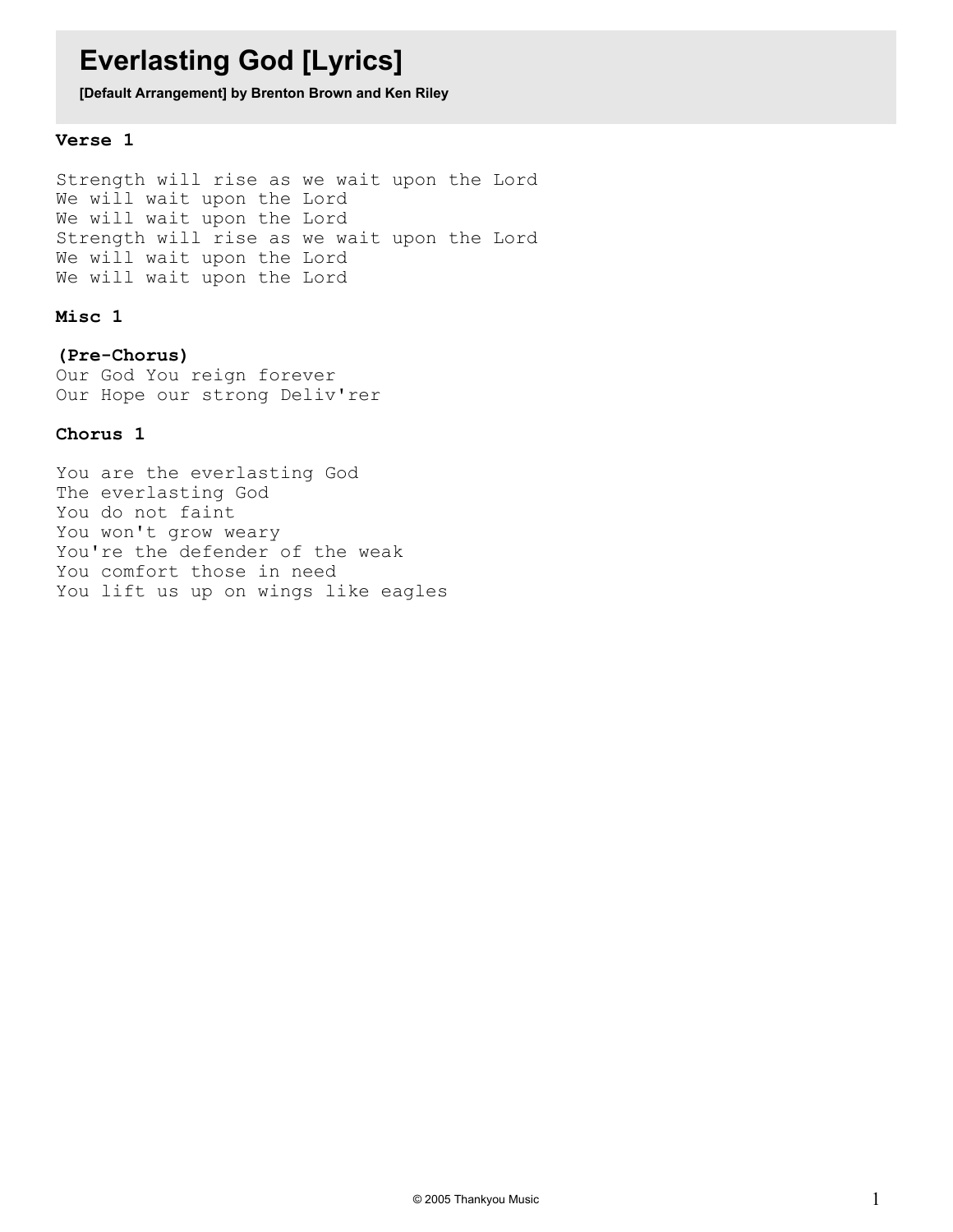# **Oh How I Need You (Find You) [Lyrics, 104 bpm, 6/8]**

**[All Sons & Daughters] by David Leonard, Leslie Jordan, Stu Garrard, and Paul Mabury**

**C, Intro, V1, C, V2, C, Inst, Inter, B×2, C×2, E**

### **Verse 1**

Lord I find You in the seeking Lord I find You in the doubt And to know You is to love You And to know so little else

# **Chorus 1**

(Oh how I) I need You Oh how I need You Oh how I need You Oh how I need You

## **Verse 2**

Lord I find You in the morning Lord I seek You ev'ry day Let my life be for Your glory Woven in Your threads of grace

## **Misc 1**

**(Interlude)** Oh oh oh oh

## **Misc 2**

**(Bridge)** Light glorious light I will go where You shine Break the dawn crack the skies Make the way bright before me In Your light I will find All I need all I need is You (yeah) (oh)